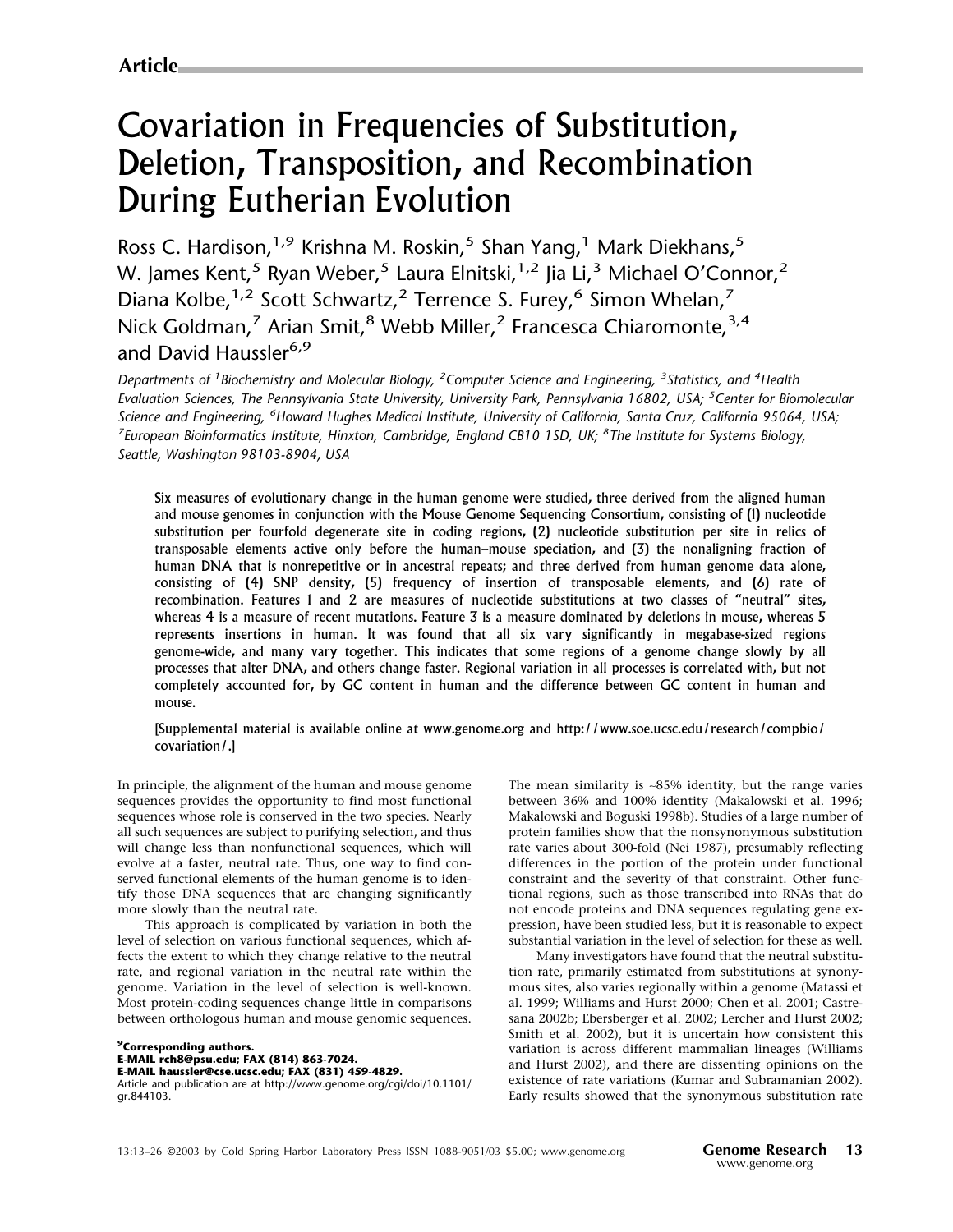varied for different genes (Wolfe et al. 1989) and that it correlates with the nonsynonymous rate (Graur 1985). Additional studies have consistently seen wide variation in the rate of substitution per synonymous site for human and other mammalian species (primarily rodents; Makalowski et al. 1996; Casane et al. 1997; Makalowski and Boguski 1998a). Regional effects are evident from studies of correlations in the synonymous rates of neighboring genes and genes within fixed-size regions (Matassi et al. 1999; Williams and Hurst 2000; Chen et al. 2001; Castresana 2002a; Lercher and Hurst 2002; Smith et al. 2002).

The inferred regional variation in evolutionary rates has been examined directly by comparisons of long genomic DNA sequences between humans and other mammals (usually mouse). Alignments of these sequences showed that some loci have extensive matches outside the coding region (Koop and Hood 1994; Epp et al. 1995; Oeltjen et al. 1997; Ellsworth et al. 2000), whereas in others the matches are largely limited to the coding regions (Lamerdin et al. 1996; Endrizzi et al. 1999), and still others have an intermediate level of noncoding sequence matches (Margot et al. 1989; Shehee et al. 1989; Lamerdin et al. 1995; Ansari-Lari et al. 1998). Quantitative analysis showed that the fraction of noncoding, nonrepetitive genomic sequence that aligns in comparisons between mammalian orders varies over a 10-fold range at different loci (Endrizzi et al. 1999; DeSilva et al. 2002). Thus, analysis both of substitutions at apparently neutral sites in coding regions and the extent of aligning DNA in noncoding regions reveals substantial regional differences in the amount of divergence between mammalian genomic DNA sequences.

The search for functional genomic DNA sequences based on comparative analyses requires a much better understanding of this regional variation in the rate of evolution. The goal is to determine which sequences have changed significantly less than expected, given a particular underlying rate of change for the region encompassing those sequences, knowing that the underlying rates can vary. Several things are needed to accomplish this goal. Reliable, well-understood measures of divergence must be developed (Nei and Kumar 2000), and they need to be applied genome-wide to ascertain their variation along each chromosome. The extent of correlation among the measures of divergence needs to be examined; for example, one study on a small scale (relative to a whole genome) has shown that the fraction of human DNA sequences aligning with mouse is negatively correlated with the frequency of insertion and retention of interspersed repeats (Chiaromonte et al. 2001). Any covariation should be explained to the extent possible. However, the literature has conflicting reports on the ability of parameters such as GC content to explain variation in divergence (Wolfe et al. 1989; Wolfe and Sharp 1993; Bernardi 1995; Matassi et al. 1999). Once these steps have been accomplished, approaches for finding sites that are candidates for being under selection (given variation in underlying rates) can be applied (Elnitski et al. 2003; Li and Miller 2002; Roskin et al. 2002; Waterston et al. 2002).

This paper reports our initial results analyzing divergence between human and mouse genome-wide, done in conjunction with the Mouse Genome Sequencing Consortium (Waterston et al. 2002). Three measures of evolutionary change were derived from the aligned human and mouse genomes; these are nucleotide substitution per fourfold degenerate site in coding regions, nucleotide substitution per site in ancestral repeats, and the nonaligning fraction of human DNA that is nonrepetitive or in ancestral repeats. The first two are measures of nucleotide substitutions, one at a class of sites commonly used to model neutral evolution, and the other at a newly studied class of sites that may provide a superior model of neutral evolution. The third is a measure dominated by deletions in mouse (Waterston et al. 2002). Three additional measures of divergence were derived from the human genome alone: the frequency of insertion of transposable elements, the density of single nucleotide polymorphisms in human, and the meiotic recombination rate.

We show that all six of these measures of chromosomal DNA change vary regionally in their rates, and most of the rates covary. Some of these observations extend previous results obtained on smaller data sets, as discussed below. Thus large (megabase-sized) segments of mammalian genomes vary substantially in their rate of change by substitution, deletion, insertion, and recombination, and regions with more changes acquired recently (high SNP density) also have accumulated more substitutions since the human–mouse divergence. We show that variation in GC content accounts for some but not all of this variation, and has a quadratic relationship with the level of divergence. Similar results are obtained for the change in GC content between human and mouse: It can account for part of the variation, but cannot account for all the variation in divergence. The involvement of double-strand breaks during recombination and DNA repair processes is a potential mechanism to explain the variation (Lercher and Hurst 2002), although many possibilities will need to be examined in future studies.

# **RESULTS**

#### Measurement of Rates of Neutral Substitution

We used a whole-genome alignment between the June 2002 human genome assembly and the mouse genome assembly as reported in Waterston et al. (2002) built by the BLASTZ alignment program (Schwartz et al. 2003). This alignment covers ∼40% of the human genome sequence, with 69.8% of the aligned bases matching. To attempt to separately study substitutions representing neutral evolutionary drift (Kimura 1983) from those influenced by selection, it is common to look separately at substitutions in fourfold degenerate sites in codons, that is, sites marked "x" in the codons GCx (ALA), CCx(PRO), TCx(SER), ACx(THR), CGx(ARG), GGx(GLY), CTx(LEU), and GTx(VAL), which we call 4D sites (see Methods). We have found about two million such sites in our human–mouse genome alignment using codons defined by human gene annotations from BLAT (Kent 2002) alignments of 9562 RefSeq cDNAs that passed certain quality checks.

The overall observed percent identity in the 4D sites is 67.2%, but it varies depending on the human GC content of the surrounding 100-kb region, from 69.1% in low (<36.2%) GC regions, to 68.4% in medium (between 36.2% and 41.2%) GC regions, and 66.4% in high (>41.2%) GC regions. (These GC ranges divide the data roughly into equal thirds.) Because hypermutable CpG dinucleotides can sometimes skew estimates of the levels of conservation (Fryxell and Zuckerkand 2000), we also recalculated the percent identities after removing all sites that are in a CpG either in human or in mouse. This increased them to 74.4% in low-GC regions, 74.1% in medium-GC regions, and 73.6%, in high-GC regions. The frequencies of the 16 observed changes in 4D sites for medium-GC-content regions, not excluding CpGs, are given in Table 1A; similar tables for the other cases are given as Supplemen-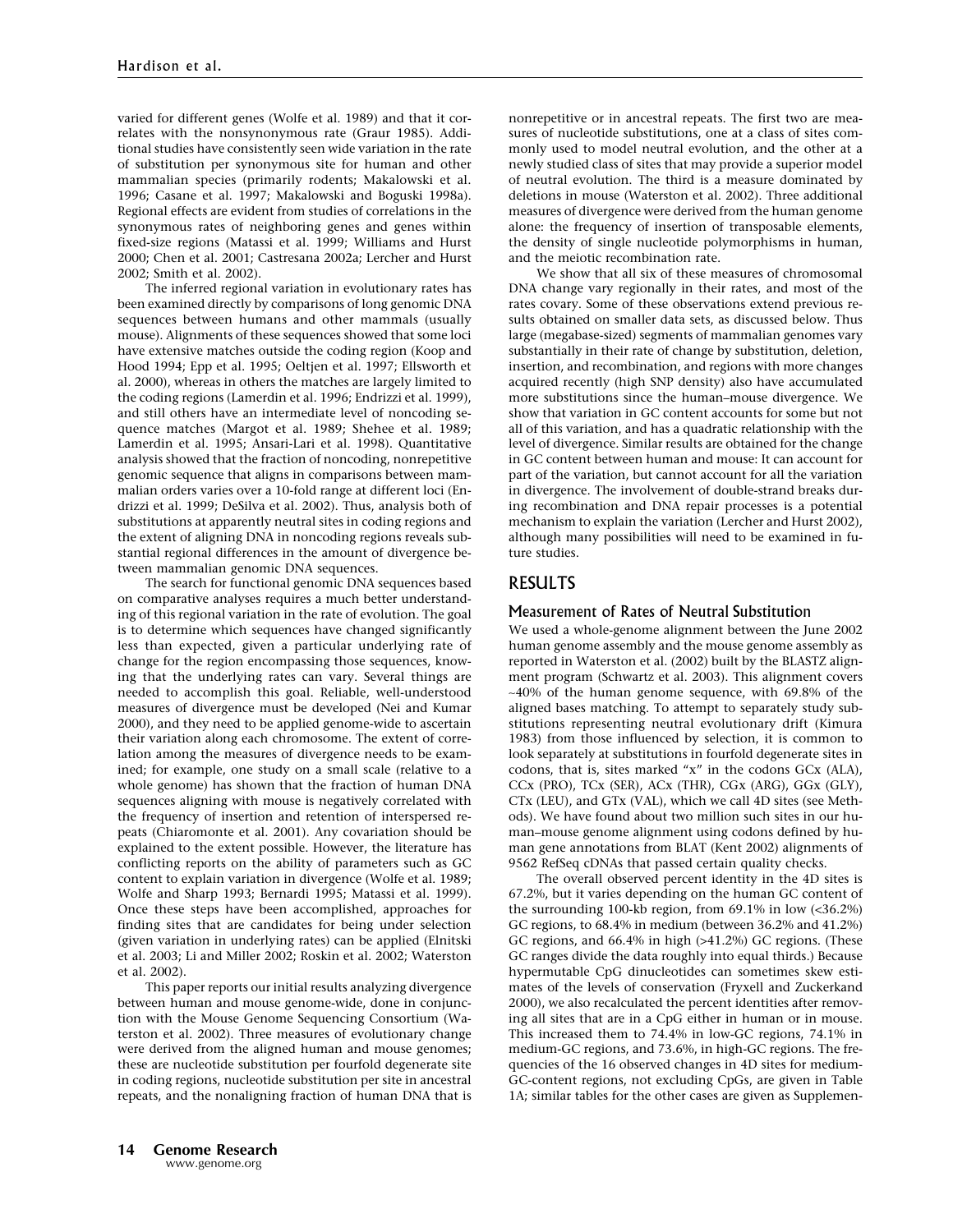| <b>Observed Changes in Aligned Sites</b><br>Table 1. |                                        |            |        |        |  |  |
|------------------------------------------------------|----------------------------------------|------------|--------|--------|--|--|
|                                                      | A. Observed Changes in 4D Sites        |            |        |        |  |  |
|                                                      |                                        | Mouse      |        |        |  |  |
|                                                      | A                                      | C          | G      | т      |  |  |
| Human A                                              | 0.1779                                 | 0.0246     | 0.0499 | 0.0192 |  |  |
| Human C                                              | 0.0135                                 | 0.1597     | 0.0169 | 0.0348 |  |  |
| Human G                                              | 0.0358                                 | 0.0169     | 0.1641 | 0.0134 |  |  |
| Human T                                              | 0.0187                                 | 0.0495     | 0.0257 | 0.1793 |  |  |
|                                                      | <b>B. Observed Changes in AR Sites</b> |            |        |        |  |  |
|                                                      | <b>Mouse</b>                           |            |        |        |  |  |
|                                                      | A                                      | $\epsilon$ | G      | т      |  |  |
| Human A                                              | 0.2163                                 | 0.0198     | 0.0508 | 0.0207 |  |  |
| Human C                                              | 0.0160                                 | 0.1184     | 0.0116 | 0.0463 |  |  |
| Human G                                              | 0.0463                                 | 0.0116     | 0.1183 | 0.0159 |  |  |
| Human T                                              | 0.0207                                 | 0.0509     | 0.0199 | 0.2166 |  |  |

Frequency of observed changes in (A) 4D sites and (B) ancestral repeat sites in 100-kb windows with medium human GC content (between 36.2% and 41.2% G or C). GC content was calculated using all aligned bases in the window. Frequencies are expressed as the fraction of the total observed changes.

tary Material (available online at www.genome.org and http://www.soe.ucsc.edu/research/compbio/covariation/).

Using the general time-reversible Markov model of base substitution, REV (Tavaré 1986; Yang 1994; Whelan et al. 2001), we used the frequencies of observed changes in Table 1A to estimate the average number of substitutions per 4D site on the combined primate and rodent lineages since their divergence from a common ancestor. For medium-GC-content regions, not excluding CpGs, we obtained 0.42 substitutions per site, which can be broken down into the 12 types of substitution shown in Table 2A. Recomputing this number for other GC contents, we obtained related estimates for the number of substitutions per site, varying between 0.41 and 0.47; excluding CpGs, we obtained much smaller estimates of 0.32–0.34 substitutions per site, as shown in the Supplementary Material. Other Markov models (Lio and Goldman 1998) that distinguish between transitions and transversions, such as K2P, HKY, and TN93, gave similar estimates, whereas simpler models, such as JC and FEL, gave slightly lower estimates, as expected (Yang 1994; data not shown). There is insufficient information in two-species data sets to effectively use more complex models that include rate variation among sites, and separate parameters for each branch.

With two million data points, and approximately onethird of these for each of the GC levels, the asymmetries between human and mouse in the frequencies of observed changes (especially in the transition rates at extreme GC contents) are statistically significant, and indicate either lack of time-reversibility or lack of stationarity to a certain degree, which very likely creates some inaccuracies in the REV estimates that will need to be reexamined when large data sets from other mammals become available. Unfortunately, pooling of the data into such large data sets also introduces inaccuracies because of the regional variability in the substitution process. Indeed, if the REV model is applied separately to the 4D sites in every 1-Mb region of the human genome that has at least 1000 4D sites (including CpGs), and an average of the resulting regional estimates of the number of substitutions per site is taken, weighted by the number of 4D sites in each window, then the resulting genome-wide average is 0.467 substitutions per site (Waterston et al. 2002), very similar to what we observe in the highest third of the GC range when we combine all that data and do one estimate. Therefore, one must also be careful in how one breaks down the data when making genome-wide estimates of substitution rates.

Bases at 4D sites are not a perfect data source for models of neutral evolution. They can sometimes be under selection for their role in mRNA splicing and other nuclear functions. In some species, 4D sites show biased base frequencies relating to differences in tRNA abundances, also indicating possible selection effects. Bernardi and coworkers have suggested human 4D sites are under selection (Bernardi

1995, 2001), but others argue that it has not been convincingly shown that tRNA-abundance-based codon bias or other kinds of selection affect 4D-site substitution rates in mammals (Graur and Li 2000; Iida and Akashi 2000). Also, the flanking bases can have a significant impact on substitution rates, as with the hypermutable CpG sites, but flanking bases are not equally represented in 4D sites. For instance, no bases 5' to a 4D site are ever an A. For these reasons, we suggest another data source for modeling neutral evolution that we call an ancestral repeat, or AR, site (Waterston et al. 2002).

AR sites are aligned nucleotides within copies of transposable elements that were fixed in the common ancestor of human and mouse. A set of such elements was selected based on an average divergence level in human indicative of an age predating the mammalian radiation, and the whole-genome alignments confirmed that individual copies are at orthologous sites in human and mouse (Waterston et al. 2002). Thus, copies of these elements were already present as interspersed repeats in the common ancestor of human and mouse. We chose to focus on these sequences as they are highly likely to have been under no functional constraint. In contrast, singlecopy DNA not annotated as exons can contain unidentified coding regions, RNA-coding genes, and other functional sequences, and thus does not provide a good model for neutral evolution. The ancestral repeats are abundant: Half of the interspersed repeats identifiable in the human genome with RepeatMasker (Smit and Green 1999) predate the human– mouse split (22% of all human DNA). The distribution of all ancestral repeats is uniform across the human genome, with little bias toward A + T-rich or G + C-rich DNA (Lander et al. 2001). Orthologous ancestral repeats can be reliably found and aligned by extending alignments of nearby unique genomic DNA (Schwartz et al. 2003).

We identified ∼165 million aligned AR sites in our human–mouse alignment. The overall observed percent identity in these AR sites is 66.7%, and varies between 66.1% and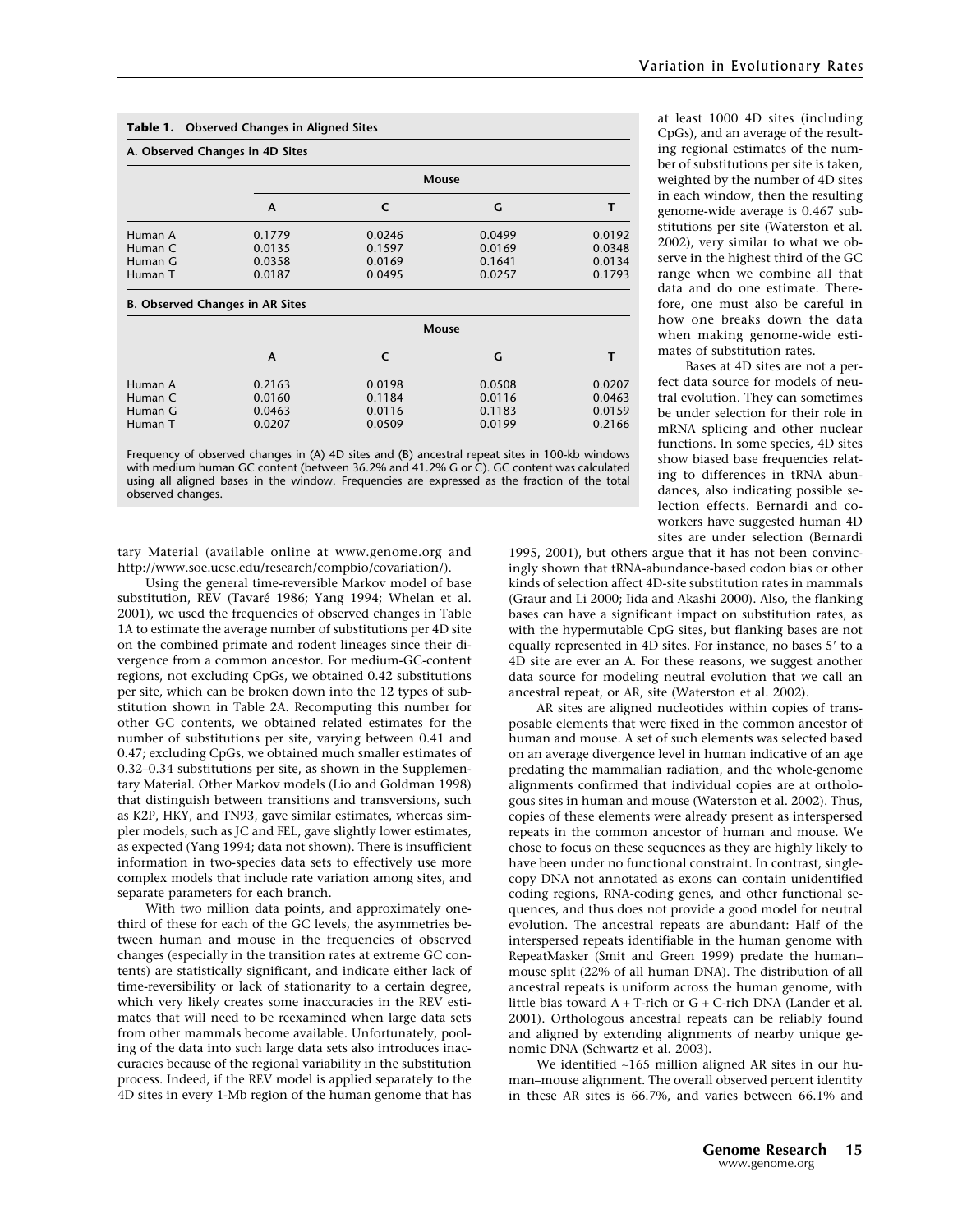Table 2. Estimated Number of Substitutions per Site in the Evolution of the Human and Mouse Genomes From Their Common Ancestor

| A. Substitutions per Site in 4D Sites |   |                     |            |        |        |
|---------------------------------------|---|---------------------|------------|--------|--------|
|                                       |   | <b>Base arising</b> |            |        |        |
|                                       |   | A                   | C          | G      | т      |
| Base replaced                         | A |                     | 0.0232     | 0.0623 | 0.0218 |
|                                       | C | 0.0232              |            | 0.0197 | 0.0613 |
|                                       | G | 0.0623              | 0.0197     |        | 0.0238 |
|                                       | т | 0.0218              | 0.0613     | 0.0238 |        |
| B. Substitutions per Site in AR Sites |   |                     |            |        |        |
|                                       |   | <b>Base arising</b> |            |        |        |
|                                       |   | A                   | $\epsilon$ | G      |        |
| Base replaced                         | A |                     | 0.0223     | 0.0748 | 0.0213 |
|                                       | C | 0.0223              |            | 0.0136 | 0.0748 |
|                                       | Ġ | 0.0748              | 0.0136     |        | 0.0224 |
|                                       |   | 0.0213              | 0.0748     | 0.0224 |        |

For each type of substitution, the expected number of substitutions of that type per site is estimated from the REV model using data in Table 1. Estimates are for the combined number of substitutions of the given type in both the primate and rodent lineages since they diverged from their common ancestor.

67.0% in the three different GC levels. These numbers increase only slightly to 66.6%–67.9% if we exclude CpGs, in contrast with the big increases observed in 4D sites. Observed substitutions in medium-GC regions, not excluding CpGs, are shown in Table 1B, and for other cases in the Supplementary Material. Estimates from the REV model are ∼0.46 substitutions per site for medium-GC content, not excluding CpGs (Table 2B), and vary from 0.44–0.48 in the other cases, including cases in which CpGs are excluded and cases in which they are not (Supplementary Material). Overall, the substitution levels in AR are roughly similar to the 4D sites when CpGs are included, but show a generally higher number of transitions, are much less affected by the removal of CpGs, and show less asymmetry between human and mouse as well. Hence AR sites provide a different, and possibly better model of neutral evolution.

If we use a range of 65–105 Mya (million years ago) as an estimate for the origins of the eutherian orders, and the above estimates of 0.44–0.48 substitutions per site from the AR sites data, then we obtain estimates of the rate of neutral substitution in the range of 2.1–3.7  $\times$  10<sup>-9</sup> substitutions per year, averaged over both lineages, which includes most published estimates (Li et al. 1985; Kondrashov and Crow 1993; Kumar and Subramanian 2002).

#### Inference of Rate of Deletion

Analysis of the genome-wide alignments between human and mouse indicates that the majority of the nonaligning regions that are not identifiable as insertions of lineage-specific transposons represent deletions in the other species since divergence from their common ancestor (Waterston et al. 2002; see also Ogata et al. 1996). Thus, to measure regional variation in mouse-lineage deletion rate, we assume the human DNA not occupied by primate lineage-specific repeats represents the DNA that shares a common ancestor with mouse, and we use the nonaligning fraction of this DNA  $(NA<sub>anc</sub>)$  as a rough estimate of the amount of DNA deleted from mouse. In the following sections, we discuss how this measure and the two measures of neutral substitution rate covary in the human genome.

## Large-Scale Regional Variation and Covariation in Rates of Substitution

As noted above, significant variation in the level of sequence conservation between human and mouse from locus to locus has been reported in several studies of long DNA sequences of single loci (Hardison et al. 1991, 1997; Koop 1995; DeBry and Seldin 1996; Göttgens et al. 2001; Shiraishi et al. 2001; Wilson et al. 2001) and in comparative studies of gene sequences in these and other mammals (Wolfe et al. 1989; Bernardi 1993, 1995; Casane et al. 1997; Matassi et al. 1999; Williams and

Hurst 2000; Lercher et al. 2001; Castresana 2002a,b), albeit with some dissenting analysis (Williams and Hurst 2000; Kumar and Subramanian 2002). With ∼700 4D sites/Mb and 50,000 AR sites/Mb genome-wide, we were able to do a much larger scale study of regional variation in rates of substitution, and found correlated fluctuations in regional substitution rates for both types of sites.

A series of 3038 5-Mb windows of human DNA was taken from the June 2002 assembly of the human genome with consecutive windows overlapped by 4 Mb. From the 4D sites in each window we estimated the quantity  $t_{4D}$ , the expected number of substitutions per 4D site in the evolution of human and mouse from their common ancestor, and from the AR sites the analogous quantity,  $t_{AR}$ . These estimates were made using the REV model of nucleotide evolution, using only data within the window. Windows with <800 4D sites were discarded. (Simulation experiments on 5000 replicates showed that this ensures that the standard deviations of the estimates of  $t_{AR}$  and  $t_{4D}$  will be <0.0338 and 0.0319, respectively.) This left 2504 windows for analysis, all of which had at least 800 4D sites and at least 4666 AR sites. The standard deviation of  $t_{4D}$  in this data set was 0.0702, compared with a sampling standard deviation of 0.0209, and the standard deviation of  $t_{AR}$  was 0.0187, compared with a sampling standard deviation of 0.0030, indicating that the observed regional variation cannot be explained from sample size effects. (The sampling deviations were computed using random replicates as above, chosen to have the same numbers of sites and base compositions as the actual data.) Even accounting for the smaller sampling deviation, the variation in  $t_{AR}$  is substantially less than that in  $t_{4D}$ .

The above analysis was repeated with a set of 510 nonoverlapping 5-Mb windows, each with at least 800 4D sites, and with a set of 1430 nonoverlapping 1-Mb windows, each with at least 400 4D sites. The results also showed vari-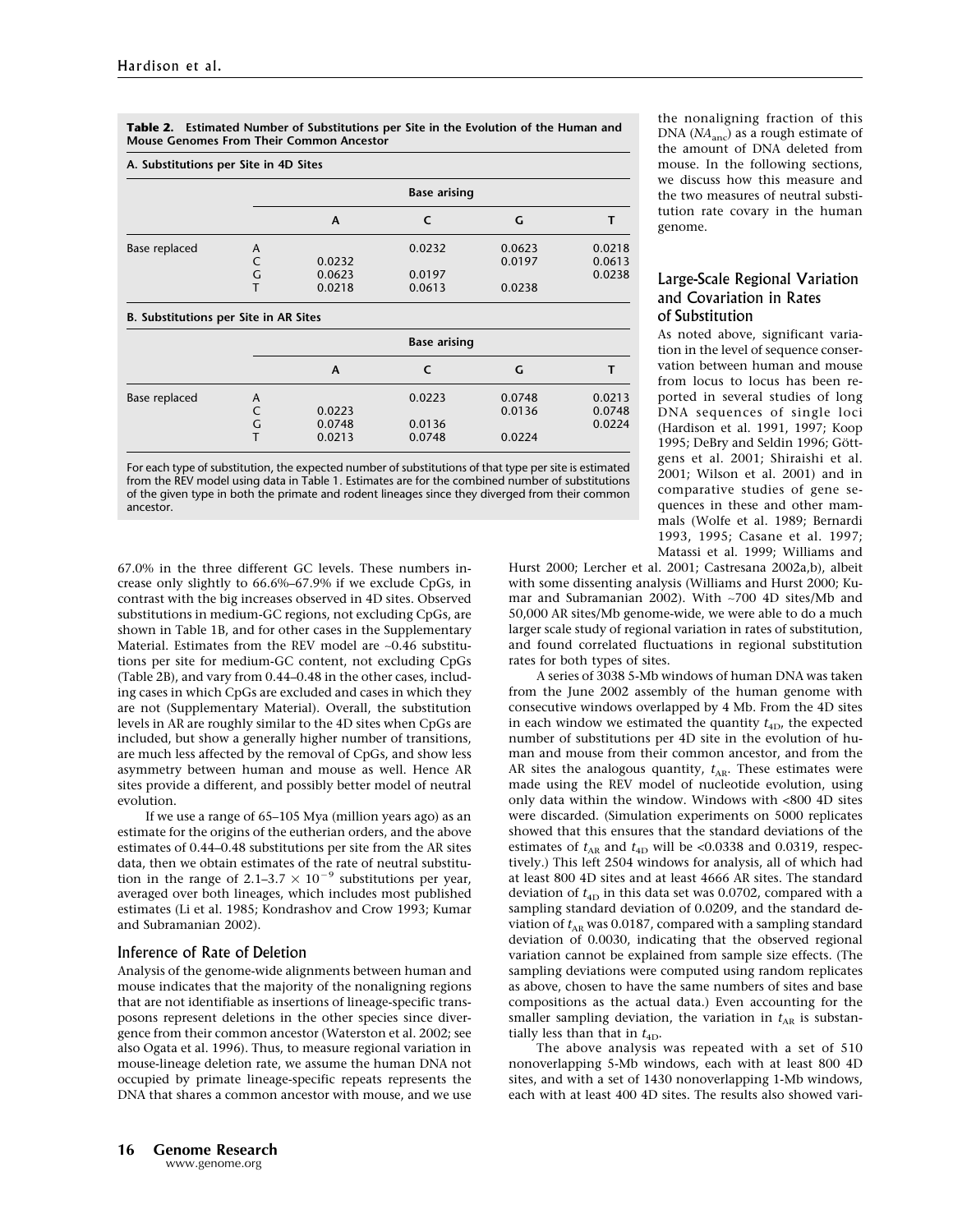

**Figure 1** Variation in neutral substitution rates (t<sub>ar</sub> and t<sub>4D</sub>) and fraction not aligning (NA<sub>anc</sub>, determined largely by deletions) for 22 autosomes<br>and the X-chromosome. Values for these functions in windows of 5 Mb quadratic effect of fraction GC for each variable, the residuals of  $t_{\sf AR}$  are plotted as the red line (values on right vertical axis), of  $t_{\sf 4D}$  as the blue line, and of NA $_{\rm anc}$  as the green line (values for residuals of  $t_{\rm 4D}$  and NA $_{\rm anc}$  on left vertical axis). Only windows with at least 800 4D sites were used in the graphs for  $t_{\sf AR}$  and  $t_{\sf 4D}$ , respectively, leading to the discontinuities in the lines, in addition to sequence gaps.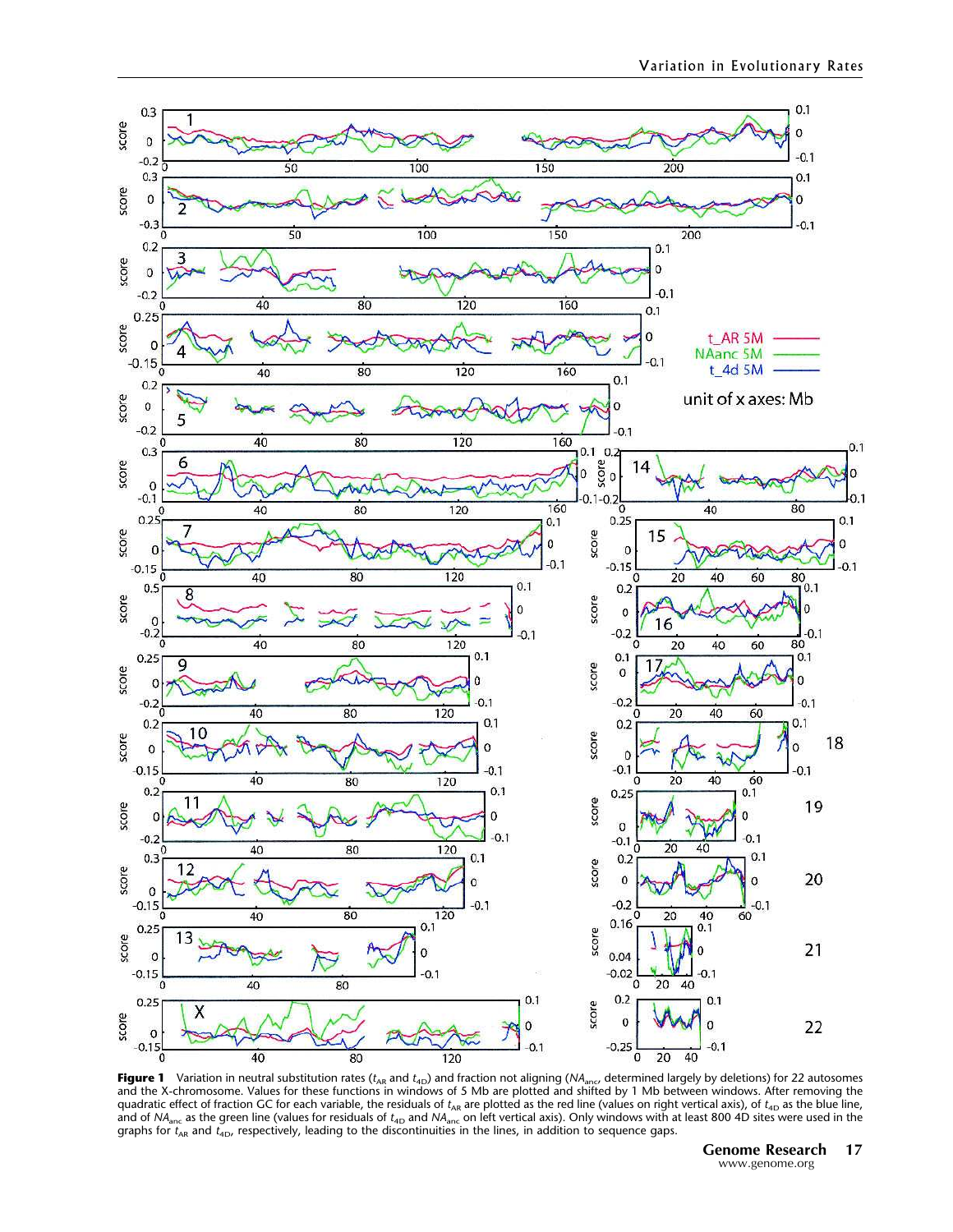ance larger than can be explained from sample size effects. Genome-wide, using the nonoverlapping windows we found  $t_{4D}$  and  $t_{AR}$  to be very significantly correlated ( $r^2 = 0.26$  for 5-Mb windows and 0.27 for 1-Mb windows), often showing quite similar behavior along a human chromosome, as well as correlation with deletion rate  $N_{\text{anc}}$  (see below), as shown in Figure 1 for all human chromosomes. This suggests that some regional chromosome property is leading to a variable rate of substitution in different parts of the chromosome.

One possibility is that regional variation in GC content accounts for the covariation between  $t_{4D}$  and  $t_{AR}$ , so that this is entirely a function of isochore structure (Bernardi 1986, 2000; Hurst and Williams 2000; Eyre-Walker and Hurst 2001). This is explored in detail below, in a combined analysis that also includes the other measures of divergence that we examine. We factor out the effects of GC content by computing residuals of a quadratic regression of  $t_{4D}$  and  $t_{AR}$  on GC content, and then compute the correlation between the residuals. The resulting residuals are plotted for 5-Mb overlapping windows along all the human chromosomes in Figure 1. By factoring out GC content in this way, the genome-wide correlation between  $t_{\text{4D}}$  and  $t_{\text{AR}}$  is actually enhanced ( $r^2$  jumps from ∼0.22 to 0.33 for overlapping 5-Mb windows, and similarly for nonoverlapping 5-Mb windows; see Figure 4B below), indicating that GC content does not fully explain this correlation, and other factors must also be at work (Waterston et al. 2002).

It has been noted that rates of nonsynonymous and synonymous changes in genes are correlated (Graur 1985; Li et al. 1985; Ticher and Graur 1989; Lercher et al. 2001). Correlations between rates in coding regions and rates in introns have also been observed in some studies (Castresana 2002b) but not in others (Hughes and Yeager 1998) (see critique in Smith and Hurst 1998). Correlations between rates in coding regions and UTR regions have also been observed (Makalowski and Boguski 1998b). We find that regional variation in substitution rates in AR sites is also significantly correlated with variation in sites in and around genes.

Specifically, using the REV model as above, let  $t_{\text{intron}}$ ,  $t_{\text{coding}}$ ,  $t_{\text{S'UTR}}$  and  $t_{\text{3'UTR}}$  be the estimated number of substitutions per site in aligned positions from a given window from sites in intron, coding exons, 5-UTR and 3-UTR regions, respectively. (AR sites are excluded from introns in this calculation.) Let  $dN$ ,  $dS$ , and  $dN/dS$  be the rates of nonsynonymous substitutions per nonsynonymous site, synonymous substitutions per synonymous site, and their ratio, computed by the method of Goldman and Yang (1994), also described as the ML method of Yang and Nielsen (2000), using the PAML software package of Yang (1997). These quantities are computed from the same set of human RefSeq genes used to collect 4D sites. We computed the correlation between  $t_{AR}$  and each of these gene-feature substitution rates, measured in a set of 510 nonoverlapping 5-Mb windows, and found significant  $(p < 0.001)$  but not always large correlation with all of them except dN and  $dN/dS$  ( $r^2 = 0.44$  for  $t_{\text{intron}}$ , 0.06 for  $t_{\text{coding}}$ , 0.06 for  $t_{5'UTR}$ , 0.05 for  $t_{3'UTR}$ , 0.003 for dN, 0.15 for dS, and 0.03 for *dN/dS*). Correlations with  $t_{4D}$  were higher ( $r^2 = 0.46$  for  $t_{\text{intron}}$ , 0.43 for  $t_{\text{coding}}$ , 0.18 for  $t_{5' \text{UTR}}$ , 0.34 for  $t_{3' \text{UTR}}$ , 0.07 for dN, 0.86 for  $dS$ , and  $0.03$  for  $dN/dS$ ), and significant with  $P < 0.001$  for all but dN/dS. Similar results were obtained for 1-Mb windows. Figure 2A shows how  $t_{\rm intron}$  ,  $t_{\rm coding}$  ,  $t_{\rm 5'UTR}$  and  $t_{\rm 3'UTR}$  vary with  $t_{AR}$  and  $t_{4D}$  along human Chromosome 22 for overlapping 5-Mb windows. As above, the correlations are also present after factoring of GC content (Fig. 2B). The experiments were repeated removing CpG sites from the calculation of all quantities except  $dN$  and  $dS$ , and the results were very similar (data not shown). These data indicate that substitutions in all sites in and around genes, with the possible exception of nonsynomous substitutions in nonsynonymous sites, are affected by the same conditions that cause regional covariation in  $t_{4D}$  and  $t_{AR}$  substitution rates.



<code>Figure 2</code>  $\,$  <code>Variation</code> in  $t_{\sf aD}$ ,  $t_{\sf aN}$ ,  $t_{\sf inton}$ ,  $t_{\sf coding}$ ,  $t_{\sf s'UTR}$ , and  $t_{\sf s'UTR}$  and the sloper pluman Chromosome 22 (A) and residuals of  $t_{\sf aD}$ ,  $t_{\sf aD}$ ,  $t_{\sf arot}$   $t_{\sf inton}$ ,  $t_{\sf coding}$ ,  $t_{\sf s$  $t_{S' \cup \text{TR}}$  after quadratic regressions on human CG content along human Chromosome 22 (B). All values were calculated from 5-Mb overlapping by 4-Mb windows of the human–mouse alignment and were normalized using the genome-wide mean and standard deviation (denoted by superscript  $+$  in A and  $*$  in B). The normalization was done to ensure that all values have the same dynamic range.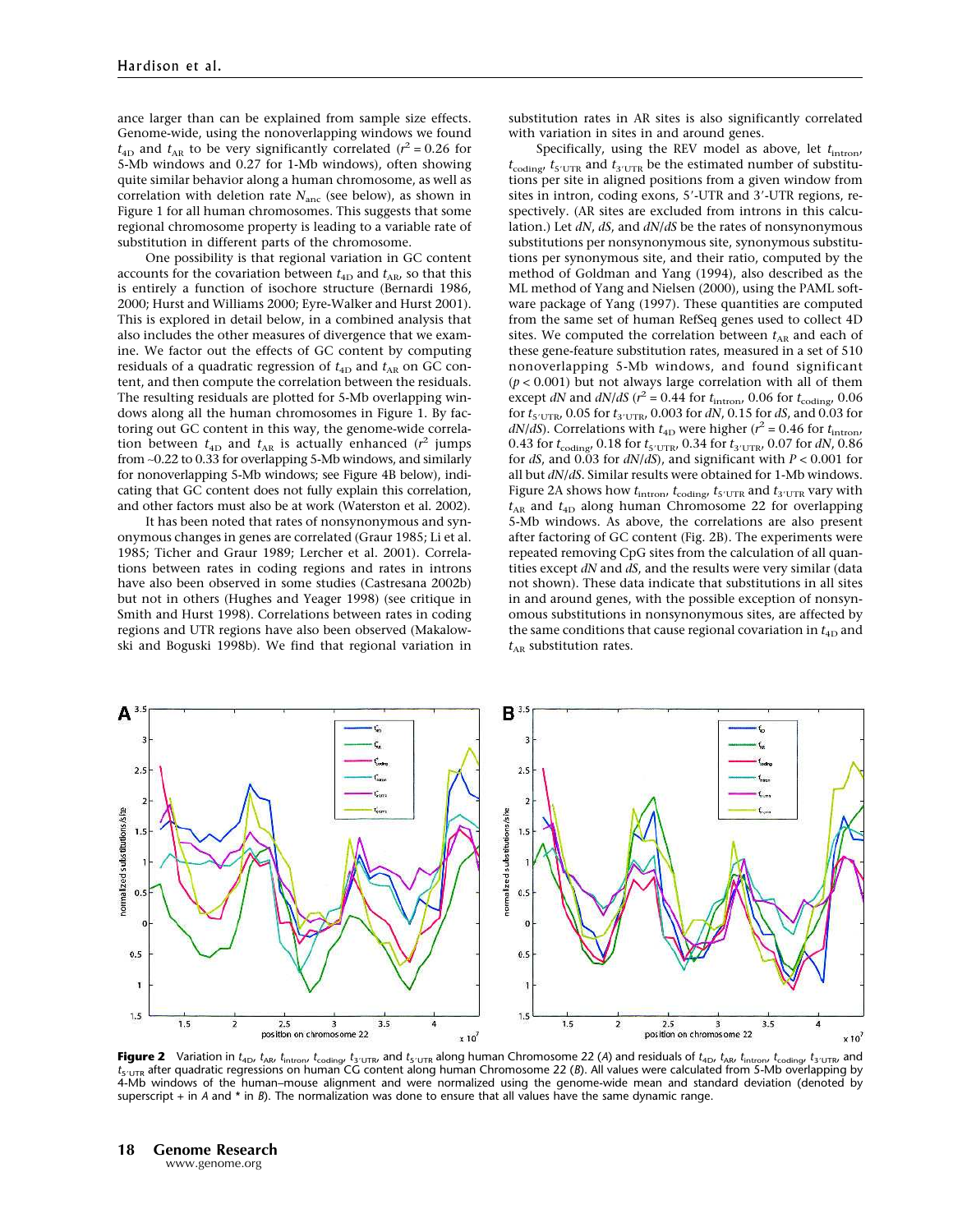

Figure 3 Variation in the fraction aligning with mouse, lineagespecific repeats and inferred deletions in mouse for the human chromosomes. For each human autosome and the X-chromosome, the amount of sequence aligned with mouse was computed. The aligning DNA was separated into two categories; the fraction of sequenced bases in alignments not including gaps (i.e., matches and mismatches) is plotted in blue ( $\alpha ln_{NGA}$ ), and the fraction of bases in gaps within alignments is plotted in orange ( $\alpha ln_{\text{IAG}}$ ). The fraction of sequenced bases on each chromosome in lineage-specific repeats (RepLS) is plotted in red. The sequenced bases not in lineage-specific repeats (i.e., nonrepetitive DNA plus ancestral repeats) are considered the DNA derived from the last common ancestor to mouse and human; these are the bases potentially able to align with mouse. The fraction of the nonrepetitive DNA plus ancestral repeats in each chromosome that does not align with mouse is plotted in green ( $NA<sub>anc</sub>$ ). This measure is likely dominated by deletions in mouse.

# Covariation of Rates of Substitution With Rates of Deletion and Density of Lineage-Specific Transposable Elements

The fraction of human DNA aligning with mouse varies among chromosomes (Fig. 3). The portion of human DNA that is nonrepetitive or in ancestral repeats (i.e., non-lineagespecific repeats) is the DNA that is likely derived from the common ancestor to human and mouse, and hence it is the portion that could align with mouse. As discussed above, the fraction of the human genome derived from the common ancestor that does not align with mouse  $(NA<sub>anc</sub>)$  is an estimate of the amount of DNA deleted from the mouse lineage. This function also varies among chromosomes (Fig. 3). One extreme is illustrated by Chromosome 19, which has the smallest fraction aligning, the largest fraction of lineage-specific repeats, and a substantial amount inferred as deleted. In contrast, Chromosome 20 is about the same size but has a substantial fraction aligning, a roughly average fraction of repeats, and one of the smaller amounts of inferred deletion.

When measured in the same 5-Mb overlapping windows as above, the estimate of amount of DNA deleted in mouse,  $NA<sub>anc</sub>$ , varies widely across the genome, and it tends to covary with both measures of substitutions per neutral site (Fig. 1). This graph shows the variation in  $NA<sub>anc</sub>$ ,  $t<sub>4D</sub>$ , and  $t<sub>AR</sub>$  after factoring out the effect of GC content, as discussed below. The pairwise correlations among the three divergence measures are positive and highly significant ( $p < 0.001$ ), whether measured in nonoverlapping windows of 1 Mb (Fig. 4A) or 5 Mb (Fig. 4B). Thus the rate of nucleotide substitution at two different types of neutral sites and  $NA<sub>anc</sub>$  covary in large regions of DNA. Some part of this effect could be explained by an ascertainment bias, because ancestral DNA in the fasterevolving regions will be harder to align. However, as discussed above, it is likely that a substantial portion of the nonaligning DNA reflects deletions. To the extent that  $NA<sub>anc</sub>$  reflects deletions, these data demonstrate a correlation between neutral substitutions and deletions.

The relationship of these divergence measures with the frequency of insertion of transposable elements was then examined, using the proportion of DNA in a window composed of lineage-specific repeats (RepLS) as an estimate of the frequency of insertion and retention of transposons. This function has a strong positive correlation with  $NA<sub>anc</sub>$ , but a negative correlation with  $t_{AR}$  and no correlation with  $t_{4D}$  (for the original data) at all window sizes and configurations tested (Fig. 4). Thus the frequency of insertions of several families of retrotransposons covaries with the inferred deletion rate, but the relationships with substitution rates are complex. The type of correlation observed with any measure of divergence depends to some extent on the particular families and ages of repeats included in the comparison. For example, in contrast to the correlations seen for RepLS, if the analysis is confined to the density of lineage-specific LTRs (LtrLS), a significant positive correlation is observed with all three measures of divergence in most window configurations (Fig. 4). A full examination of the correlations with different families of repeats will be the subject of other studies.

The positive correlation between  $NA<sub>anc</sub>$  and RepLS was confirmed by a randomization study using methods described in Chiaromonte et al. (2001). The positions of interspersed repeats were randomized independently 100 times, while keeping the alignment constant. None of the randomized data sets showed a correlation as strong as the overall data, giving an empirical P-value < 0.01. Local correlations were also computed at the 10-kb scale, both for the original data and for the 100 randomized data sets. The distribution of local correlations is plotted in Figure 5, along with envelopes derived from the randomizations. In comparison with the "null" scenario represented by these envelopes, the histogram of the actual data shows a significant concentration on large positive values, demonstrating that covariation between deletion and insertion can be detected also at much smaller scales on individual chromosomes. Similar results (data not shown) were obtained for all chromosomes and various window sizes.

## Covariation With the Frequency of Polymorphisms in Human

We also examined the density of single-nucleotide polymorphisms, as compiled by The SNP Consortium (Sachidanandam et al. 2001), for association with these divergence measures, and again obtained strong positive correlations (Fig. 4). An exception is  $NA<sub>anc</sub>$ , which shows no correlation with SNP density at 1-Mb windows, but does at 5-Mb windows, perhaps reflecting the greater amount of data in each window. Thus the frequency of nucleotide substitutions accumulating recently in human populations correlates with several measures of divergence between human and mouse. This can be ex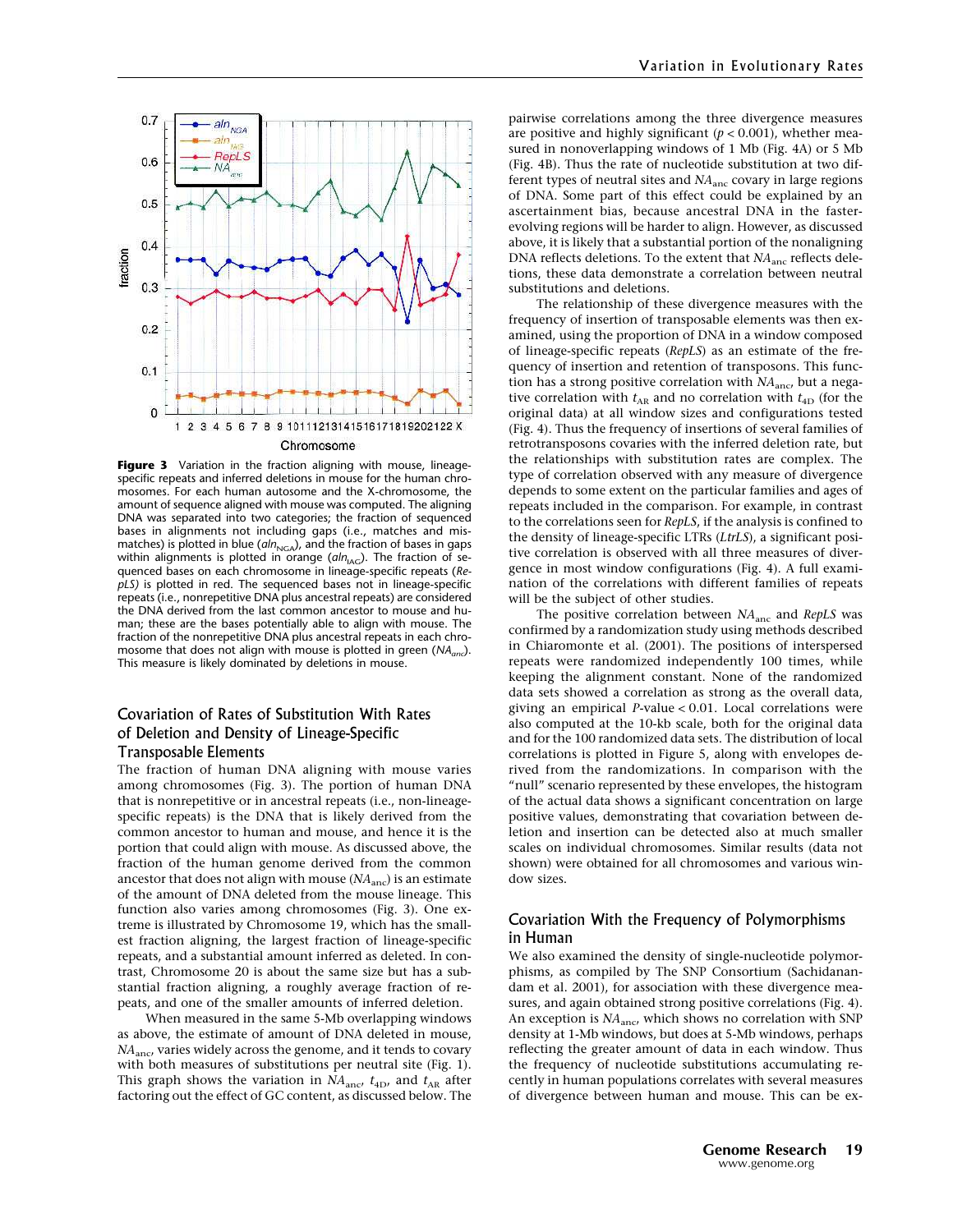plained by regional variation in substitution rates, both recently (SNPs) and long-term (human–mouse divergence).

#### Covariation With Recombination Rate in Human

Correlations of human meiotic recombination rates (Kong et al. 2002) are positive with divergence at neutral sites and density of human polymorphisms (Fig. 4), and are significant. The correlation between recombination rate and  $NA<sub>anc</sub>$  is significant with 1-Mb windows but not with 5-Mb windows (Fig. 4). We also note that the high-density genetic map of Chromosome 22 (Dawson et al. 2002) shows regions of high linkage disequilibrium (low recombination) that correspond to the regions of low divergence and lower inferred deletions. In contrast, a negative correlation is seen for recombination rate and frequency of insertions of lineage-specific repeats, both for all families and also for the lineage-specific LTRs (Fig. 4).

# GC Content Correlates With Variation in Conservation, But in Opposite Ways for Low-GC and Moderate- to High-GC DNA, and Does Not Fully Explain the Variation

The physical and biological properties of genomic DNA may be strong contributors to the variation in conservation, but some previous studies have led to differing conclusions. For instance, some of the studies cited above have found regional variation in substitution rates to be significantly correlated with fluctuations in the  $G + C$  content of the aligned human bases, or with the difference between  $G + C$  content in the aligned human and mouse bases (Castresana 2002a), whereas others have not found significant correlations (see discussion in Hurst and Williams 2000). The whole-genome alignments provide an opportunity to carry out a more comprehensive analysis.

The relationship of  $t_{AR}$  and  $t_{AD}$  with GC content (fraction GC, or fGC) is not linear, but is better fit by a quadratic relationship (Hurst and Williams 2000; Waterston et al. 2002; see also Bernardi 2001). Indeed, substitutions,  $NA<sub>anc</sub>$ , RepLS, and LtrLS all show a quadratic relationship when plotted against GC content (Fig. 6). The divergence tends to decrease with fGC for the portion of the genome with a lower GC content, whereas the divergence tends to increase with fGC for the portion of the genome that is higher in GC content. These data can be fit to a quadratic expression, with a negative coefficient for fGC but a positive coefficient for the square of fGC. The quadratic fits for  $t_{4D}$ ,  $t_{AR}$ ,  $NA_{anc}$ , and LtrLS on fGC have  $r^2$  of 24.0%, 11.0%, 10.2%, and 18.7%, respectively, for 5-Mb nonoverlapping windows. This implies that fluctuations in GC content predict an appreciable amount of the regional variation we see in neutral substitution rates and deletions, but still leaves the majority of this variation to be explained, because there is little sampling variance in the rates estimated in these large windows. The dependence of recombination rate on fGC is also fit by a quadratic function, but the curvature is opposite to that seen for substitutions and NAanc (Fig. 6).

Next, we considered change in GC content between human and mouse (dGC, expressed as the difference between human GC and mouse GC in aligning segments in the windows) as an additional predictor as well as CpG density. Fitting expressions comprising fGC, dGC, and their squares, we obtain significant gains in explained variability for some but not all functions. Combining second-order effects of fGC and  $dGC$ , we can predict 29.9% of the variation in  $t_{4D}$ , whereas the explained variation in  $t_{AR}$  and  $NA_{anc}$  increase only slightly, to 12.8% and 10.4%, respectively. Another potential predictor is the density of CpG dinucleotides. However, adding secondorder effects of the CpG density to those of fGC and dGC increased the explained variation very little, to 30.8%, 13.0%, and 11.6% for  $t_{\rm 4D}$ ,  $t_{\rm AR}$ , and  $NA_{\rm anc}$ , respectively. Summary statistics for all three predictors, and for all measures of divergence are given in Table 3.

As discussed in the analysis of the mouse genome (Waterston et al. 2002), because all divergence measures are predicted to some extent by GC content, the latter constitutes a confounding variable in evaluating their covariation. The predictors dGC and CpG density may have a similar effect. To account for this, pairwise correlations were computed not just among divergence variables, but also among residuals from their quadratic regressions on fGC, dGC, and the density of CpG dinucleotides. In most cases, passing to residuals enhanced the observed correlations (Fig. 4). This effect was dramatic in some cases, such as the correlation  $t_{4D}$  with LtrLS. The fact that correlations are significant and often enhanced after removing the effect of fGC, dGC, and CpG density confirms that additional factors beyond GC and CpG content are needed to explain the covariation among divergence variables.

## **DISCUSSION**

These results show that six measures of change in chromosomal DNA vary regionally in their rates, and those rates covary. Thus substitutions, deletions, insertions, and recombi-

| Table 3. Descriptive Statistics for Measures of Divergence, Interspersed Repeat Densities, SNP Densities, Recombination Rates, |  |  |
|--------------------------------------------------------------------------------------------------------------------------------|--|--|
| GC Content, and Change in GC Content                                                                                           |  |  |

| Variable                 | <b>Minimum</b> | Maximum | Mean       | <b>Median</b> | <b>SD</b> |
|--------------------------|----------------|---------|------------|---------------|-----------|
|                          |                |         |            |               |           |
| $t_{AR}$                 | 0.39111        | 0.53377 | 0.46317    | 0.46389       | 0.01929   |
| $t_{4D}$                 | 0.20867        | 0.85917 | 0.44608    | 0.43759       | 0.06628   |
| NA <sub>anc</sub><br>SNP | 0.29468        | 0.80029 | 0.50696    | 0.49322       | 0.08460   |
|                          | 0.00008        | 0.00085 | 0.00039    | 0.00039       | 0.00010   |
| Rec                      | 0.0280         | 4.2156  | 1.2773     | 1.1376        | 0.6954    |
| LtrLS                    | 0.01581        | 0.20228 | 0.05671    | 0.05544       | 0.01577   |
| RepLS                    | 0.16229        | 0.68071 | 0.28538    | 0.27807       | 0.05284   |
| fGC                      | 0.32202        | 0.61873 | 0.40956    | 0.39808       | 0.05121   |
| dGC                      | $-0.06588$     | 0.08245 | $-0.01127$ | $-0.01346$    | 0.01985   |
| CpG density              | 0.00019        | 0.08102 | 0.00787    | 0.00544       | 0.00798   |

Data are the 2489 windows of 5 Mb (overlapping by 4 Mb). Windows were filtered so that they contained at least 800 4D and AR sites and well-defined values for the other attributes.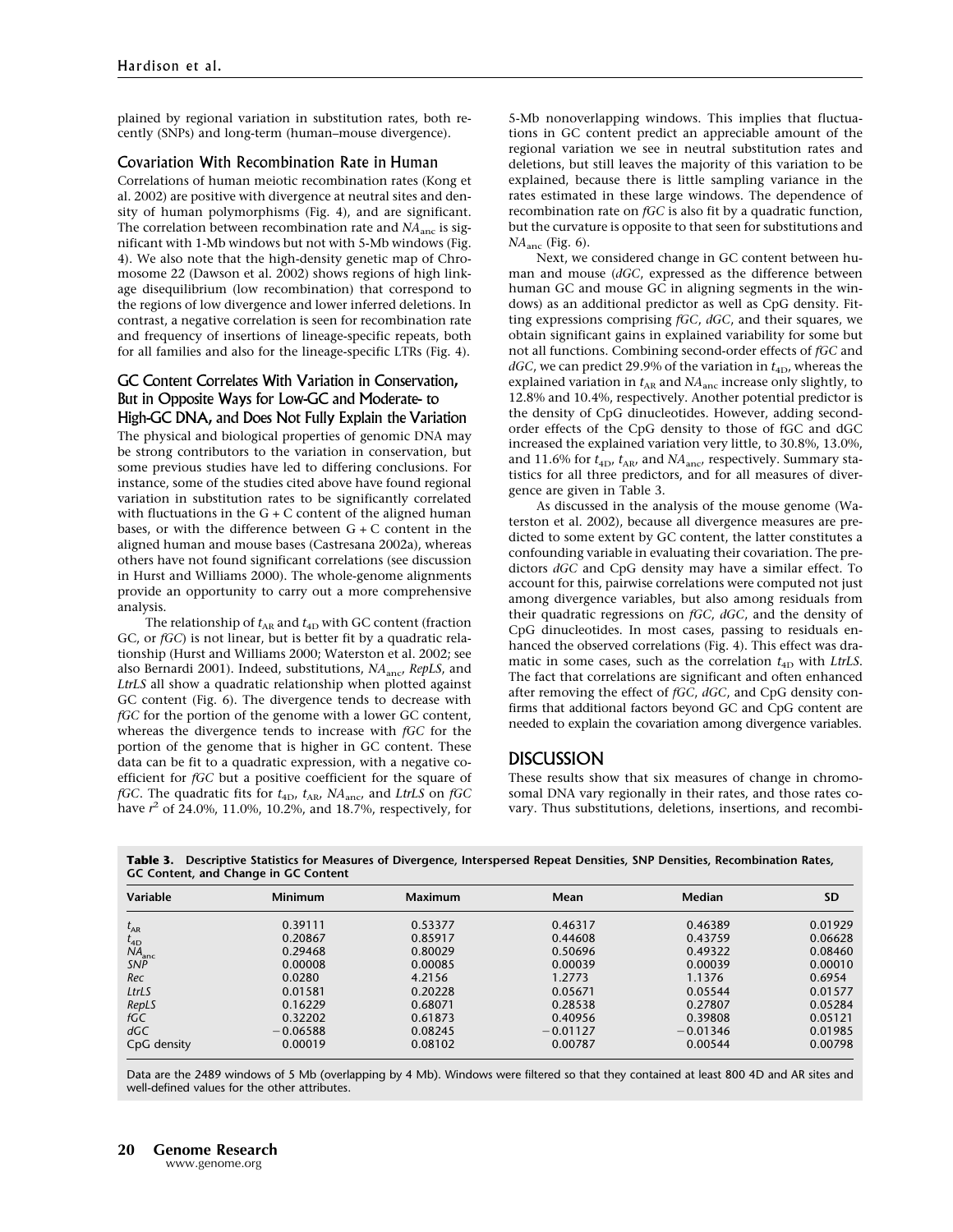

Figure 4 Pairwise correlations for various divergence measures, before and after correcting for the effect of GC content, difference in GC content between human and mouse, and CpG density in human. The seven divergence measures are neutral substitution rates in ancestral repeats ( $t_{AR}$ , noted as tAR in the graph) and 4D sites (t<sub>4D</sub>, noted as t4d in the graph), deletion proxied by NA<sub>anc</sub>, SNP density, recombination rate (*Rec*), and<br>insertion proxied by density of lineage specific LTR repeats (*LtrLS*) a as bars for (1) original divergence measures (in red); (2) residuals from quadratic regressions on GC content (the regression terms are a constant intercept, fGC and fGC squared) (in gold, noted in the key as fGC^2); (3) residuals from quadratic regressions on change in GC content between human and mouse (the regression terms are a constant intercept, dGC and dGC squared) (in yellow, noted in the key as dGC^2); (4) residuals from quadratic regressions on CpG density (the regression terms are a constant intercept, CpG density and CpG density squared) (in green, noted in the key as CpG^2); (5) residuals from quadratic regressions on GC content and difference in GC content between human and mouse (the regression terms are a constant intercept, fGC, fGC squared, dGC, and dGC squared) (in lighter blue, noted in the key as fGC^2, dGC^2); and (6) residuals from quadratic regressions on GC content, difference in GC content between human and mouse, and CpG density in humans (in darker blue, noted in the key as fGC^2, dGC^2, CpG^2) (A) The results for 1-Mb nonoverlapping windows; (B) the results for 5-Mb nonoverlapping windows. A transparent gray rectangle encompasses correlations for which the p-values fall above 0.050 (i.e., a correlation that is not significant at the 5% Type-I error level).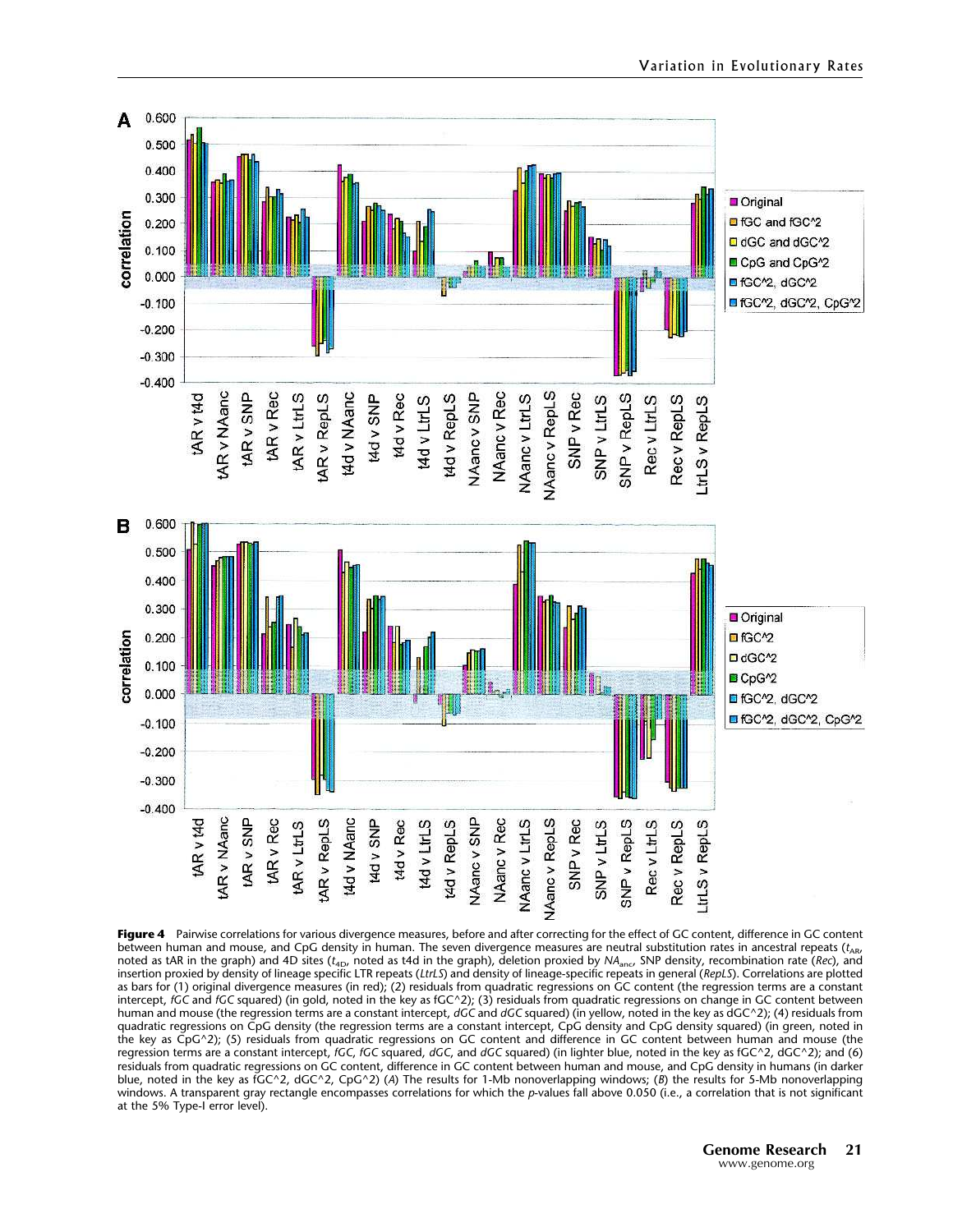

Figure 5 Segments of DNA that accumulate many repetitive elements also have less nonrepetitive, noncoding DNA that aligns with mouse. The correlation between  $NA<sub>anc</sub>$  and density of lineage-specific interspersed repeats (RepLS) was measured for human Chromosome 22, using 10-kb overlapping windows with 1-base increments. The overall correlation is  $r = 0.3353$ . An empirical P-value was evaluated by performing 100 independent randomizations of the positions of the repeats, while keeping the alignments constant. Local correlations were also computed in the 10-kb sliding windows, for the original data and the 100 randomizations. The blue line represents the histogram of local correlations on the original data, whereas the frequencies of local correlations from the 100 randomizations are summarized by their median curve (dotted line) and envelopes of different shades of brown (50% darkest, 80% lighter, and 100% lightest).

nations are all correlated, and changes occurring over ∼65–90 million years (Li et al. 1985; Kondrashov and Crow 1993; Archibald et al. 2001; Huchon et al. 2002) correlate with polymorphisms arising much more recently in the human populations. These results indicate that some regions of the human genome are changing slowly by all processes that alter DNA, whereas others change faster. Because of this, it is challenging to develop a single criterion for likely selection that will be effective when applied to all regions of the genome; a simple similarity cutoff will not work well globally (Hardison 2000; Pennachio and Rubin 2001).

The regional variation in rates of divergence is partially predicted by human GC content. The relationship with GC content is complex and best fit by a quadratic function. The divergence decreases with GC content for low-GC DNA and increases with GC content for higher-GC DNA, consistent with important differences in the patterns of evolution in these two classes of genomic DNA (Bernardi 1995, 2001; Fullerton et al. 2001; Castresana 2002a).

GC content is an explanatory variable in the sense that it allows one to predict a certain portion of the variability of each divergence measure. This raised the possibility that the divergence measures vary together simply because they all vary with GC content. We show that this is not the case, because removing the components explained by GC content enhances, instead of suppressing, the covariation. Thus in some ways GC content is a confounding variable in this type of analysis.

It has been suggested that disruption of isochores in the mouse lineage has been associated with rapid divergence in some regions of the genome (Castresana 2002a). However, introducing change in GC content as an additional predictor after GC content still does not explain most of the variation in the measures of divergence examined. A similar effect is seen for CpG density. Removing the components explained by GC content, difference in GC content between human and mouse, and CpG density preserves or enhances covariation.

It has been proposed that slowly changing genomic regions are under stronger selection (Shabalina et al. 2001), but purifying selection is unlikely to explain fully the variation in divergence described here. The regions examined are very large (5 Mb), so a substantial fraction of those regions would have to be functional for direct selection to act on them. Substitutions have been measured not only at 4D sites in coding regions but also in ancestral repeats. The latter are good models for neutral DNA, and it is particularly difficult to imagine how selection could be working on defunct transposable elements. Lower levels of polymorphism in regions of higher recom-

bination have been explained by background selection against deleterious mutations also removing linked polymorphisms (Begun and Aquadro 1992; Charlesworth 1994; Hudson and Kaplan 1995), but it is not clear that this effect, or genetic hitchhiking (Maynard Smith and Haigh 1974) can be extended to divergence between mouse and human. Rather, it appears that some property of genomic DNA, or its location, makes it a more or less active template for several aspects of DNA metabolism. Regional variation in rates of mutation would be expected to lead to variation in rates of substitutions in AR, 4D, intron, UTR, and other types of sites, and to significant correlations between those substitutions rates, as we observe.

The correlation of neutral substitution with recombination frequency, insertion rate, and deletion rate points to a class of potential explanations for the variation in divergence involving regional variations in frequency of double-stranded breaks, which may be prone to faulty repair (Lercher and Hurst 2002). Other effects associated with differences in DNA repair could also be responsible for regional variation in divergence, as briefly reviewed by Matassi et al. (1999). Through these or other repair or mutation mechanisms, the proximity of a DNA sequence to segments involved in some aspects of nuclear metabolism could also affect their underlying rate of divergence. We have no evidence that proximity to particular types of transcription units can explain the fluctuations we see and, as discussed by Eyre-Walker and Hurst (2001), the relationship between GC content, neutral substitution rate,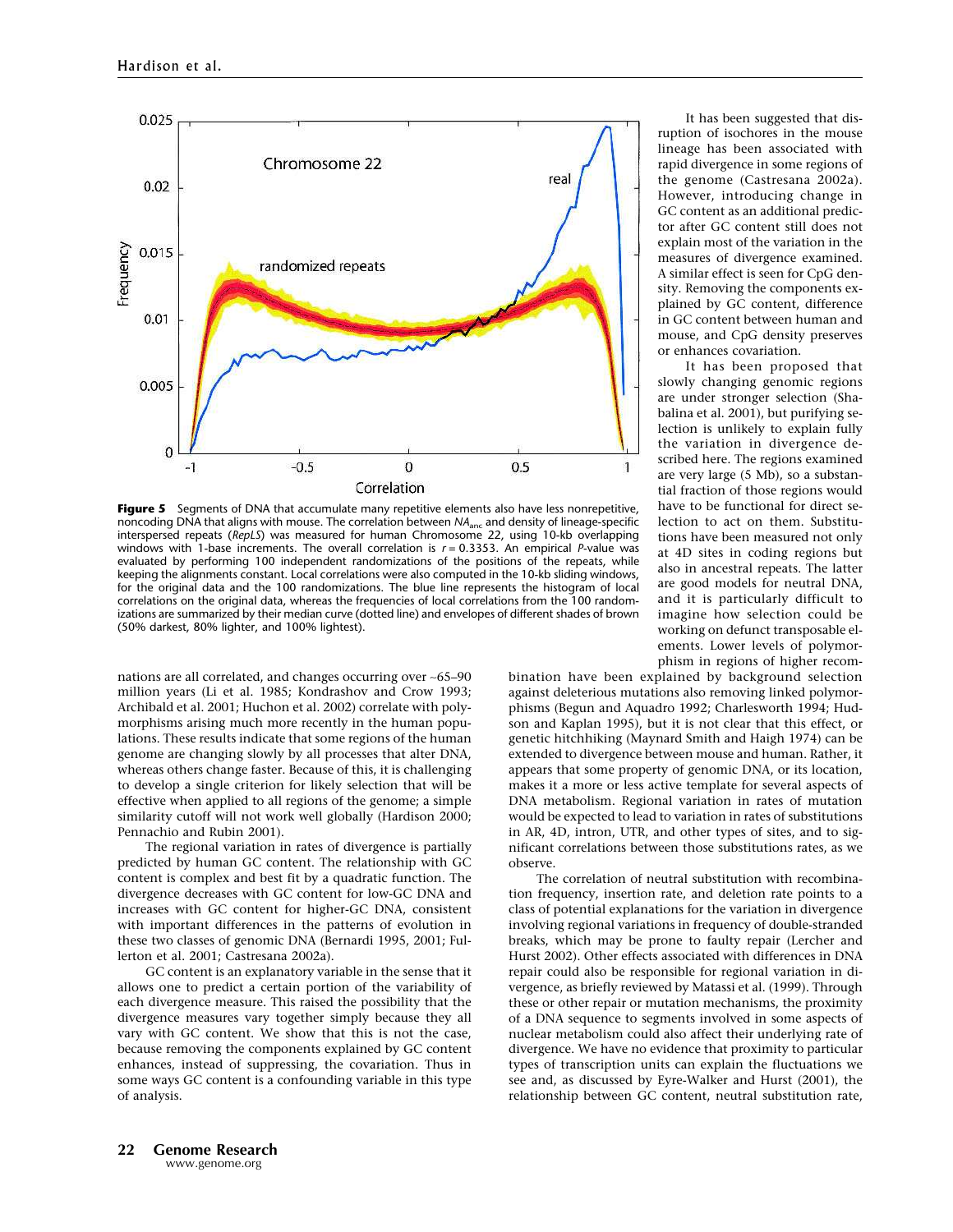

Figure 6 Quadratic fits on GC content for two measures of neutral substitution ( $t_{AR}$  and  $t_{4D}$ ), a proxy for deletion (NA<sub>anc</sub>), polymorphisms  $(SNP_{\text{txc}})$ , recombination rate, and two measures of insertion of lineage-specific repeats in human (LtrLS and RepLS).

and differences in the timing of replication in S-phase (Wolfe 1991; Gu and Li 1994) are potentially quite complex and cannot be resolved with this type of data. However, future examination of intranuclear localization, including proximity to matrix attachment sites, pericentromeric heterochromatin, the nuclear membrane, and sites of chiasmata during meiosis may show significant correlations with divergence.

#### Bioinformatics Resources

The source code for BLASTZ is available at http://bio.cse. psu.edu. Precomputed percent identity plots (pip) of all alignments are available at the PipDispenser (http://bio.cse.psu. edu). Entering either a location in the human genome or a RefSeq gene name will return a pip of the 1-Mb interval including the query. Aligning regions, measures of level of conservation, and nucleotide-level alignment are available from the UCSC Human Genome Browser (http://genome.ucsc.edu; Kent et al. 2002), using the Mouse Cons track.

## **METHODS**

# Generating Whole-Genome Alignments Using BLASTZ

The program BLASTZ was used to align the human and mouse genome assemblies on a 1024-node Pentium III cluster, as described by Schwartz et al. (2003) and the MGSC (Waterston et al. 2003). The alignments were processed to get single coverage of human sequences with mouse sequences using the program axtBest (Schwartz et al. 2003). The human assembly from June 2002 was aligned to the February 2002 assembly of mouse.

# Measurements of Divergence, Recombination, and Polymorphisms

The function  $t_{AR}$  was calculated as the number of substitutions per site in ancestral repeats, determined by the REV model on the observed base changes in ancestral repeats. The function  $t_{4D}$  was calculated as the number of substitutions per site in fourfold degenerate sites that were preceded by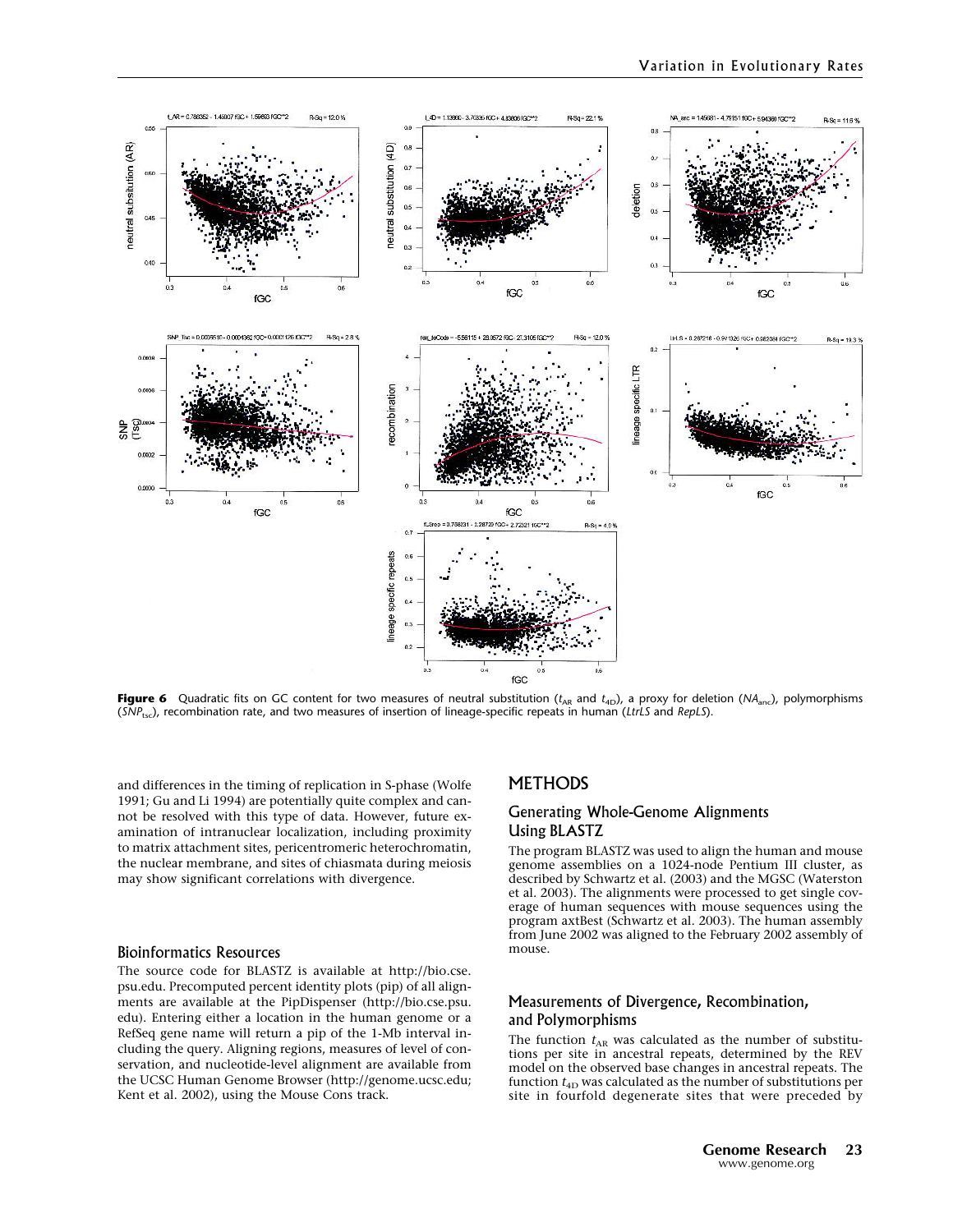matches in the other two positions of the codon, determined by the REV model on the observed base changes at these sites. (An alternate definition that did not require the 4D site to be preceded by two matches produced similar data with slightly higher divergence; see Supplementary Material). When searching for 4D sites, the RefSeq (Pruitt and Maglott 2001) alignments to the human genome were used and checked to ensure that the human CDS begins with a start codon, ends with a stop codon, and has no in-frame stop codons; human introns are GT/AG, GC/AG, or AT/AC; aligned mouse sequence has no in-frame stop codons except in the last 20 codons of the human gene.

The portion of the human genome derived from the common ancestor to mouse and human (the "ancestral part of the genome") is approximately the portion of the genome not in lineage-specific repeats. This part of the human genome was identified by analyzing the output of the program RepeatMasker (Smit and Green 1999). Lineage-specific repeats are those that are not ancestral. The fraction of this ancestral part of the genome that aligns  $(aln<sub>anc</sub>)$  was calculated as the number of aligned bases (disregarding intra-alignment gaps) in DNA that is not lineage-specific repeats divided by the amount of non-lineage-specific repetitive DNA in each window. The nonaligning portion ( $\hat{N}A_{\text{anc}}$ ) is  $1 - \frac{aln_{\text{anc}}}{l}$  and is our estimate of the fraction of the human genome likely deleted from mouse.

The frequency of insertions was monitored as the density of all lineage-specific repeats again analyzing output from RepeatMasker (Smit and Green 1999). The frequency of particular families of repeats was also determined, and broken down into ancestral and lineage-specific subfamilies.

Recombination data were from Kong et al. (2002). The markers were mapped onto the June 2002 assembly of the human genome, and recombination frequencies were determined from the genetic distances reported and the measured physical distances from the assemblies. Each base is assigned the recombination rate calculated by assuming a linear genetic distance across the immediately flanking genetic markers. The recombination rate assigned to each 1-Mb window is the average recombination rate of the bases contained within the window. These regional estimates substantially agree with those obtained by the spline method of Kong et al. (2002).

SNP density was computed using the tables of SNPs from the SNP Consortium (Sachidanandam et al. 2001) for SNPs derived from random reads.

#### Analysis of Covariation and Predictive Variables

We considered data relative to the 5-Mb windows (overlapping by 4 Mb), again filtered so as to contain at least 800 4D sites, and required to have a defined recombination measurement. Data were also computed for nonoverlapping 1-Mb and 5-Mb windows. Covariation among different measures of divergence was assessed through pairwise correlation coefficients. As discussed above, these were computed on the original variables, as well as on residuals from various regressions, in order to remove GC-related effects. In particular, for each divergence measure, we considered residuals from five second-order regressions, namely, (1) quadratic regression on GC content (comprising intercept,  $f\overline{GC}$ , and  $f\overline{GC}$  squared); (2) quadratic regression on difference in GC content between human and mouse (comprising intercept, dGC, and dGC squared); (3) quadratic regression on CpG density in human (comprising intercept, CpG density and CpG density squared,  $dGC$  and  $dGC$  squared); (4) quadratic regression on  $GC$  content and difference in GC content between human and mouse, without interaction (comprising intercept, fGC, fGC squared,  $dGC$ , and  $dGC$  squared); and  $(5)$  quadratic regression on GC content, difference in GC content between human and mouse, and human CpG density, without interaction (comprising intercept, fGC, fGC squared, dGC, dGC squared, CpG density, and CpG density squared). Inclusion of interaction terms between the variables did not improve the correlations (data not shown). Correlation computations and regression fits were implemented using the MINITAB software package (Ryan and Joiner 2000).

#### Methods for Calculating Genomic Parameters

The tables at the UCSC Genome Browser (Kent et al. 2002) were used to compute most genomic parameters. Data for repeats (all classes) came from RepeatMasker (Smit and Green 1999). GC content was computed from the human sequence using aligned bases only. The change in GC content is the fraction GC for human in alignments in a window minus the fraction GC for mouse in alignments in a window.

## ACKNOWLEDGMENTS

We thank Francis Collins, Eric Lander, Bob Waterston, and the Mouse Genome Sequencing Consortium for sharing their data and for valuable suggestions on this work. Thanks to Laurence Hurst for useful comments on this paper. R. Hardison, S. Yang, F. Chiaromonte, L. Elnitski, J. Li, M. O'Connor, D. Kolbe, S. Schwartz, and W. Miller were supported by NHGRI grant HG02238, with additional support for L. Elnitski from NHGRI grant HG02325 and for R. Hardison from NIDDK grant RO1 DK27635; S. Whelan and N. Goldman by the Wellcome Trust, K. Roskin, M. Dickhans, W.J. Kent, and T.S. Furey by NHGRI Grant 1P41HG02371; and D. Haussler by NHGRI Grant 1P41HG02371 and the Howard Hughes Medical Institute.

The publication costs of this article were defrayed in part by payment of page charges. This article must therefore be hereby marked "advertisement" in accordance with 18 USC section 1734 solely to indicate this fact.

## REFERENCES

- Ansari-Lari, M.A., Oeltjen, J.C., Schwartz, S., Zhang, Z., Muzny, D.M., Lu, J., Gorrell, J.H., Chinault, A.C., Belmont, J.W., Miller, W., et al. 1998. Comparative sequence analysis of a gene-rich cluster at human chromosome 12p13 and its syntenic region in mouse chromosome 6. Genome Res. 8: 29-40.<br>Archibald, J.D., Averianov, A.O., and Ekdale, E.G. 2001. Late
- Cretaceous relatives of rabbits, rodents, and other extant eutherian mammals. Nature 414: 62-65.
- Begun, D.J. and Aquadro, C.F. 1992. Levels of naturally occurring DNA polymorphism correlate with recombination rates in D. melanogaster. Nature 356: 519–520.
- Bernardi, G. 1986. Compositional constraints and genome evolution. *J. Mol. Evol.* **24:** 1-11.
- . 1993. The isochore organization of the human genome and its evolutionary history-- A review. Gene 135: 57-66.
- . 1995. The human genome: Organization and evolutionary history. Ann. Rev. Genet. 23: 637–661.
- 2000. Isochores and the evolutionary genomics of vertebrates. Gene 241: 3-17.
- 2001. Misunderstandings about isochores. Part 1. Gene 276: 3–13.
- Casane, D., Boissinot, S., Chang, B.H., Shimmin, L.C., and Li, W. 1997. Mutation pattern variation among regions of the primate genome. *J. Mol. Evol.* 45: 216-226.
- Castresana, J. 2002a. Genes on human chromosome 19 show extreme divergence from the mouse orthologs and a high GC content. Nucleic Acids Res. 30: 1751–1756.
- . 2002b. Estimation of genetic distances from human and mouse introns. Genome Biol. 3: Res. 0028.1-0028.7.
- Charlesworth, B. 1994. The effect of background selection against deleterious mutations on weakly selected, linked variants. Genet. Res. 63: 213–227.
- Chen, F.C., Vallender, E.J., Wang, H., Tzeng, C.S., and Li, W.H. 2001. Genomic divergence between human and chimpanzee estimated from large-scale alignments of genomic sequences. J. Heredity **92:** 481-489.
- Chiaromonte, F., Yang, S., Elnitski, L., Yap, V.B., Miller, W., and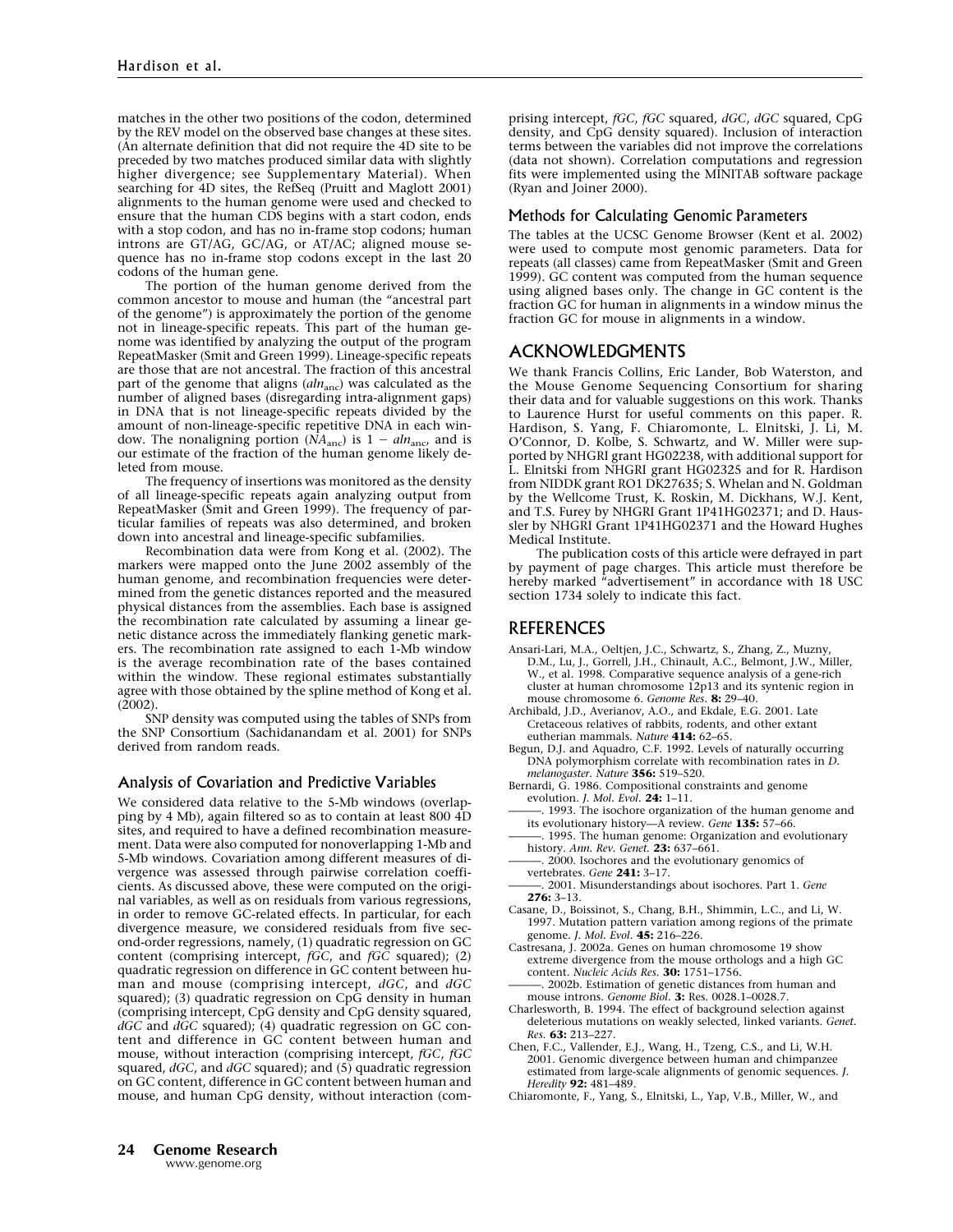Hardison, R.C. 2001. Association between divergence and interspersed repeats in mammalian noncoding genomic DNA. Proc. Natl. Acad. Sci. 98: 14503-14508.

- Dawson, E., Abecasis, G.R., Bumpstead, S., Chen, Y., Hunt, S., Beare, D.M., Pabial, J., Dibling, T., Tinsley, E., Kirby, S., et al. 2002. A first-generation linkage disequilibrium map of human chromosome 22. Nature 418: 544-548.
- DeBry, R.W. and Seldin, M.F. 1996. Human/mouse homology relationships. Genomics 33: 337–351.
- DeSilva, U., Elnitski, L., Idol, J.R., Doyle, J.L., Gan, W., Thomas, J.W., Schwartz, S., Dietrich, N.L., Beckstrom-Sternberg, S.M., McDowell, J.C., et al. 2002. Generation and comparative analysis of approximately 3.3 Mb of mouse genomic sequence orthologous to the region of human chromosome 7q11.23 implicated in Williams syndrome. Genome Res 12: 3–15.
- Ebersberger, I., Metzler, D., Schwarz, C., and Paabo, S. 2002. Genomewide comparison of DNA sequences between humans and chimpanzees. Am. J. Hum. Genet. 70: 1490-1497.
- Ellsworth, R.E., Jamison, D.C., Touchman, J.W., Chissoe, S.L., Braden Maduro, V.V., Bouffard, G.G., Dietrich, N.L., Beckstrom-Sternberg, S.M., Iyer, L.M., Weintraub, L.A., et al. 2000. Comparative genomic sequence analysis of the human and mouse cystic fibrosis transmembrane conductance regulator genes. Proc. Natl. Acad. Sci. 97: 1172-1177.
- Elnitski, L., Hardison, R.C., Li, J., Yang, S., Kolbe, D., Eswara, P., O'Connor, M.J., Schwartz, S., Miller, W., and Chiaromonte, F. 2003. Distinguishing regulatory DNA from neutral sites. Genome Res. (this issue).
- Endrizzi, M., Huang, S., Scharf, J.M., Kelter, A.R., Wirth, B., Kunkel, L.M., Miller, W., and Dietrich, W.F. 1999. Comparative sequence analysis of the mouse and human Lgn1/SMA interval. Genomics 60: 137–151.
- Epp, T.A., Wang, R., Sole, M.J., and Liew, C.C. 1995. Concerted evolution of mammalian cardiac myosin heavy chain genes. J. Mol. Evol. 41: 284–292.
- Eyre-Walker, A. and Hurst, L.D. 2001. The evolution of isochores. Nat. Rev. Genet. 2: 549–555.
- Fryxell, K. and Zuckerkand, E. 2000. Cytosine deanimation plays a primary role in the evolution of mammalian isochores. Mol. Biol. Evol. 17: 1371–1383.
- Fullerton, S.M., Carvalho, A.B., and Clark, A.G. 2001. Local rates of recombination are positively correlated with GC content in the human genome. Mol. Biol. Evol. **18:** 1139–1142.
- Goldman, N. and Yang, Z. 1994. A codon-based model of nucleotide substitution for protein-coding DNA sequences. Mol. Biol. Evol. 11: 725–736.
- Göttgens, B., Gilbert, J.G., Barton, L.M., Grafham, D., Rogers, J., Bentley, D.R., and Green, A.R. 2001. Long-range comparison of human and mouse SCL loci: Localized regions of sensitivity to restriction endonucleases correspond precisely with peaks of conserved noncoding sequences. Genome Res. 11: 87–97.
- Graur, D. 1985. Amino acid composition and the evolutionary rates of protein-coding genes. J. Mol. Evol. 22: 53-62.
- Graur, D. and Li, W.-H. 2000. Fundamentals of molecular evolution. Sinauer Associates, Sunderland, MA.
- Gu, X. and Li, W.H. 1994. A model for the correlation of mutation rate with GC content and the origin of GC-rich isochores. J. Mol. Evol. 38: 468-475.
- Hardison, R.C. 2000. Conserved noncoding sequences are reliable guides to regulatory elements. Trends Genet. 16: 369-372.
- Hardison, R., Krane, D., Vandenbergh, D., Cheng, J.F., Mansberger, J., Taddie, J., Schwartz, S., Huang, X.Q., and Miller, W. 1991. Sequence and comparative analysis of the rabbit  $\alpha$ -like globin gene cluster reveals a rapid mode of evolution in a  $G + C$ -rich region of mammalian genomes. J. Mol. Biol. 222: 233–249.
- Hardison, R.C., Oeltjen, J., and Miller, W. 1997. Long human–mouse sequence alignments reveal novel regulatory elements: A reason to sequence the mouse genome. Genome Res. 7: 959-966.
- Huchon, D., Madsen, O., Sibbald, M.J., Ament, K., Stanhope, M.J., Catzeflis, F., de Jong, W.W., and Douzery, E.J. 2002. Rodent phylogeny and a timescale for the evolution of Glires: Evidence from an extensive taxon sampling using three nuclear genes. Mol. Biol. Evol. **19:** 1053-1065.
- Hudson, R.R. and Kaplan, N.L. 1995. Deleterious background selection with recombination. Genetics 141: 1605–1617.
- Hughes, A.L. and Yeager, M. 1998. Natural selection at major histocompatibility complex loci of vertebrates. Annu. Rev. Genet. 32: 415–435.
- Hurst, L.D. and Willliams, E.J.B. 2000. Covariation of GC content and the silent site substitution rate in rodents: Implications for

methodology and for the evolution of isochores. Gene 261: 107–114.

- Iida, K. and Akashi, H. 2000. A test of translational selection at 'silent' sites in the human genome: Base composition comparisons in alternatively spliced genes. Gene 261: 93-105.
- Kent, W.J. 2002. BLAT—The BLAST-like alignment tool. Genome Res. 12: 656–664.
- Kent, W.J., Sugnet, C.W., Furey, T.S., Roskin, K.M., Pringle, T.H., Zahler, A.M., and Haussler, D. 2002. The human genome browser at UCSC. Genome Res. 12: 996–1006.
- Kimura, M. 1983. The neutral theory of molecular evolution. Cambridge University Press, Cambridge.
- Kondrashov, A.S. and Crow, J.F. 1993. A molecular approach to estimating the human deleterious mutation rate. Hum. Mutat. 2: 229–234.
- Kong, A., Gudbjartsson, D.F., Sainz, J., Jonsdottir, G.M., Gudjonsson, S.A., Richardsson, B., Sigurdardottir, S., Barnard, J., Hallbeck, B., Masson, G., Shlien, A., et al. 2002. A high-resolution recombination map of the human genome. Nat. Genet. 31: 241-247.
- Koop, B.F. 1995. Human and rodent DNA sequence comparisons: A mosaic model of genomic evolution. Trends Genet. 11: 367-371.
- Koop, B.F. and Hood, L. 1994. Striking sequence similarity over almost 100 kilobases of human and mouse T-cell receptor DNA. Nat. Genet. 7: 48-53.
- Kumar, S. and Subramanian, S. 2002. Mutation rates in mammalian genomes. Proc. Natl. Acad. Sci. 99: 803–808.
- Lamerdin, J.E., Montgomery, M.A., Stilwagen, S.A., Scheidecker, L.K., Tebbs, R.S., Brookman, K.W., Thompson, L.H., and Carrano, A.V. 1995. Genomic sequence comparison of the human and mouse XRCC1 DNA repair gene regions. Genomics 25: 547–554.
- Lamerdin, J.E., Stilwagen, S.A., Ramirez, M.H., Stubbs, L., and Carrano, A.V. 1996. Sequence analysis of the ERCC2 gene regions in human, mouse, and hamster reveals three linked
- genes. Genomics 34: 399-409.<br>Lander, E.S., Linton, L.M., Birren, B., Nusbaum, C., Zody, M.C., Baldwin, J., Devon, K., Dewar, K., Doyle, M., FitzHugh, W., et al. 2001. Initial sequencing and analysis of the human genome. Nature **409:** 860-921.
- Lercher, M.J. and Hurst, L.D. 2002. Human SNP variability and mutation rate are higher in regions of high recombination.<br>*Trends Genet*. **18:** 337–340.
- Lercher, M.J., Williams, E.J., and Hurst, L.D. 2001. Local similarity in evolutionary rates extends over whole chromosomes in human–rodent and mouse–rat comparisons: Implications for understanding the mechanistic basis of the male mutation bias. Mol. Biol. Evol. 18: 2032–2039.
- Li, J. and Miller, W. 2002. Significance of interspecies matches when evolutionary rate varies. Proceedings of RECOMB 2002. pp. 216–224.
- Li, W.H., Wu, C.I., and Luo, C.C. 1985. A new method for estimating synonymous and nonsynonymous rates of nucleotide substitution considering the relative likelihood of nucleotide and codon changes. Mol. Biol. Evol. 2: 150–174.
- Lio, P. and Goldman, N. 1998. Models of molecular evolution and phylogeny. Genome Res. 8: 1233–1244.
- Makalowski, W. and Boguski, M.S. 1998a. Synonymous and nonsynonymous substitution distances are correlated in mouse and rat genes. J. Mol. Evol. 47: 119–121.

. 1998b. Evolutionary parameters of the transcribed mammalian genome: An analysis of 2,820 orthologous rodent

- and human sequences. *Proc. Natl. Acad. Sci.* **95:** 9407–9412.<br>Makalowski, W., Zhang, J., and Boguski, M.S. 1996. Comparative analysis of 1196 orthologous mouse and human full-length mRNA and protein sequences. Genome Res. 6: 846-857.
- Margot, J.B., Demers, G.W., and Hardison, R.C. 1989. Complete nucleotide sequence of the rabbit β-like globin gene cluster: Analysis of intergenic sequences and comparison with the human β-like globin gene cluster. J. Mol. Biol. 205: 15-40.
- Matassi, G., Sharp, P.M., and Gautier, C. 1999. Chromosomal location effects on gene sequence evolution in mammals. Curr. Biol. 9: 786–791.
- Maynard Smith, J. and Haigh, J. 1974. The hitch-hiking effect of a favourable gene. *Genet. Res.* **23:** 23–35.
- Nei, M. 1987. Molecular evolutionary genetics. Columbia University Press, New York.
- Nei, M. and Kumar, S. 2000. Molecular evolution and phylogenetics.
- Oxford University Press, New York, NY. Oeltjen, J.C., Malley, T.M., Muzny, D.M., Miller, W., Gibbs, R.A., and Belmont, J.W. 1997. Large-scale comparative sequence analysis of the human and murine Bruton's tyrosine kinase loci reveals conserved regulatory domains. Genome Res. 7: 315–329.